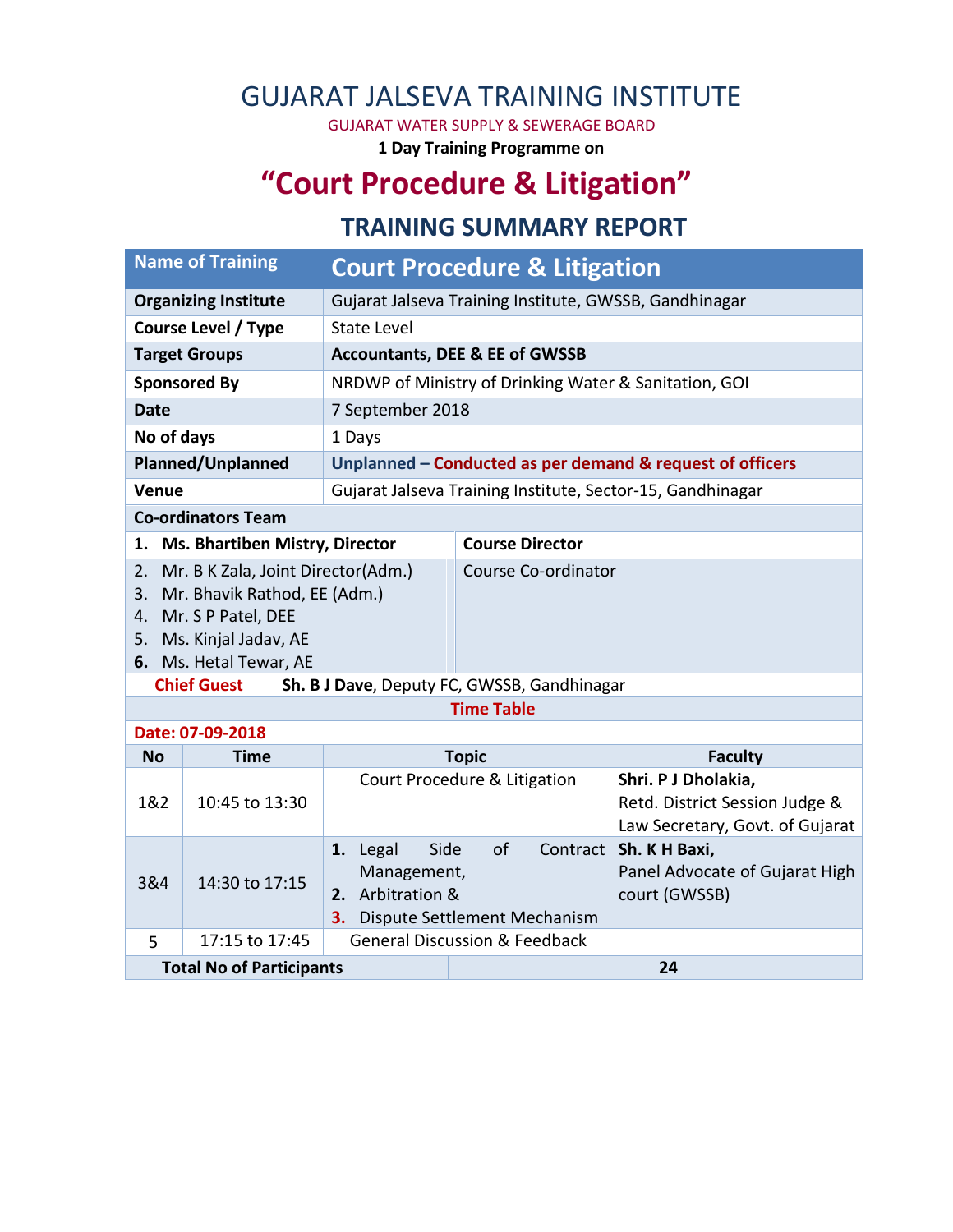### **List of Participants**

| Sr                      | <b>CPF</b> | <b>Name of Employee</b> |                                  | <b>Designation</b>  | <b>Office</b>                 | <b>Place</b>       |
|-------------------------|------------|-------------------------|----------------------------------|---------------------|-------------------------------|--------------------|
| <b>No</b>               | <b>No</b>  |                         |                                  |                     |                               |                    |
| $\mathbf{1}$            | 3614       | Mr.                     | A N Kataria                      | Asst. Sup.          | Zone-3                        | Rajkot             |
| $\mathbf{2}$            | 10168      | Ms.                     | Ami R Patel                      | DEE Mech.           | PHS Mech<br>Sub Div           | Ahmedabad          |
| 3                       | 6139       | Mr.                     | <b>Bharat Chimanlal Nayi</b>     | <b>DEE Civil</b>    | PHS sub Div                   | Nadiad             |
| 4                       | 2332       | Mr.                     | C D Patil                        | <b>DEE Civil</b>    | PHS Sub Div                   | Mundra             |
| 5                       | 2792       | Mr.                     | D C Kataria                      | <b>DEE Civil</b>    | PHS Sub Div                   | Mandvi<br>(Kutchh) |
| 6                       | 1449       | Mr.                     | Dipak R Maniyar                  | <b>DEE Civil</b>    | PHS Sub Div                   | Dholka             |
| $\overline{\mathbf{z}}$ | 10522      | Mr.                     | <b>Gaurang M Rana</b>            | <b>DEE Civil</b>    | PHS Sub Div                   | Kadi               |
| 8                       |            | Mr.                     | Harsh Makendrakumar Parmar       | <b>DEE Civil</b>    | PHS Sub Div                   | <b>Bhiloda</b>     |
| 9                       | 4377       | Mr.                     | Jasvantbhai Mohanbhai Vankar     | <b>Senior Clerk</b> | PHS Sub Div                   | Himatnagar         |
| 10                      |            | Mr.                     | Jatin A Priyadarshi              | <b>DEE Civil</b>    | HO, GWSSB                     | Gandhinagar        |
| 11                      | 1863       | Mr.                     | <b>Jayendra Bhogilal Patel</b>   | <b>EE Civil</b>     | <b>HO, GWSSB</b>              | <b>Gandhinagar</b> |
| 12                      | 1660       | Mr.                     | <b>Kirit Chamanlal Chhadia</b>   | <b>EE Civil</b>     | <b>PHW</b><br><b>Division</b> | Himatnagar         |
| 13                      | 2508       | Mr.                     | Laxman S Hada                    | <b>DEE Civil</b>    | PHS Sub Div                   | Gadhda             |
| 14                      | 10278      | Mr.                     | Mahesh S Dama                    | <b>DEE Civil</b>    | PHS Sub Div                   | Kutiyana           |
| 15                      | 1002       | Mr.                     | Maheshkumar Tribhuvandas<br>Rami | Dy.<br>Accountant   | PHW Mech<br>Division          | Mehsana            |
| 16                      | 29598      | Mr.                     | Motibhai Dhulabhai Ninama        | <b>OS</b>           | PHW Mech<br>Division          | Vadodara           |
| 17                      | 9580       | Mr.                     | Mukesh B Patel                   | <b>DEE Civil</b>    | PHS Sub Div                   | Bayad              |
| 18                      | 4992       | Mr.                     | Rupakkumar Vrajlal Thakkar       | Senior Clerk        | <b>PHW Division</b>           | Modasa             |
| 19                      | 1815       | Mr.                     | S M Patel                        | <b>DEE Civil</b>    | PHS Sub Div                   | Matar              |
| 20                      | 2824       | Mr.                     | Shailesh Shankarlal Panchal      | Asst. Sup.          | PH Mech<br>Circle             | <b>Bharuch</b>     |
| 21                      | 1487       | Mr.                     | Surendrasinh Manusinh Jadeja     | Dy.<br>Accountant   | PHW Mech<br>Division          | Mehsana            |
| 22                      | 10516      | Mr.                     | Utkarsh Punjabhai Bhabhor        | <b>DEE Civil</b>    | PHS Sub Div                   | Anjar              |
| 23                      | 1007       | Mr.                     | Vinubhai Trikambhai Vasavada     | Asst. Sup.          | <b>PHW Division</b>           | Rajpipla           |
| 24                      |            | Mr.                     | Vishal D Khambhalia              | Div.<br>Accountant  | PH Circle                     | Ahmedabad          |